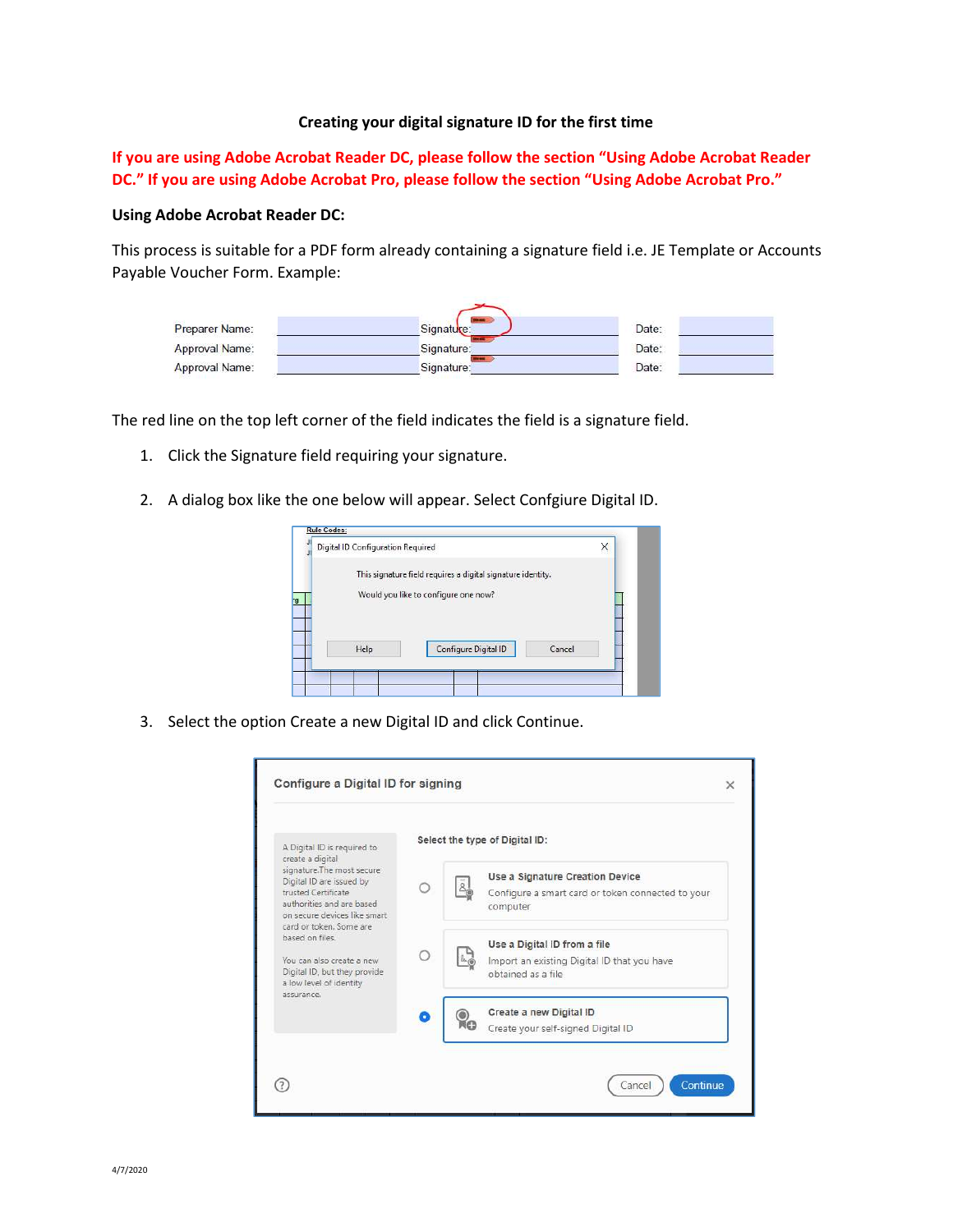4. Select the option Save to File and click Continue.

| Select the destination of the new Digital ID                                                                                                              | $\times$                                                                                                                      |
|-----------------------------------------------------------------------------------------------------------------------------------------------------------|-------------------------------------------------------------------------------------------------------------------------------|
| Digital IDs are typically<br>issued by trusted providers<br>that assure the validity of<br>the identity.                                                  | Save to File<br>Save the Digital ID to a file in your computer                                                                |
| Self-signed Digital ID may<br>not provide the same level<br>of assurance and may not<br>be accepted in some use<br>CASPS.<br>Consult with your recipients | Save to Windows Certificate Store<br>Save the Digital ID to Windows Certificate Store to<br>be shared with other applications |
| if this is an acceptable form<br>of authentication.                                                                                                       |                                                                                                                               |
|                                                                                                                                                           | Back<br>Continue                                                                                                              |

5. Fill out the information needed to create your personal digital ID. Enter your full name, Organizational Unit (Department), Organization Name (Company/Institution), full email address, Country (leave it as US – UNITED STATES), Key Algorithm (leave it as 2048-bit RSA), and select Digital Signatures for the field "Use Digital ID for."

| Enter the identity                                                                        | Name                 | John Doe                   |              |
|-------------------------------------------------------------------------------------------|----------------------|----------------------------|--------------|
| information to be used for<br>creating the self-signed<br>Digital ID.                     | Organizational Unit  | Client Services Department |              |
| Digital IDs that are self-                                                                | Organization Name    | MyCompany, Inc.            |              |
| signed by individuals do not<br>provide the assurance that<br>the identity information is | <b>Email Address</b> | jdoe@example.net           |              |
| valid. For this reason they<br>may not be accepted in<br>some use cases.                  | Country/Region       | US - UNITED STATES         | $\checkmark$ |
|                                                                                           | Key Algorithm        | 2048-bit RSA               | $\checkmark$ |
|                                                                                           | Use Digital ID for   | Digital Signatures         | $\checkmark$ |
|                                                                                           |                      |                            |              |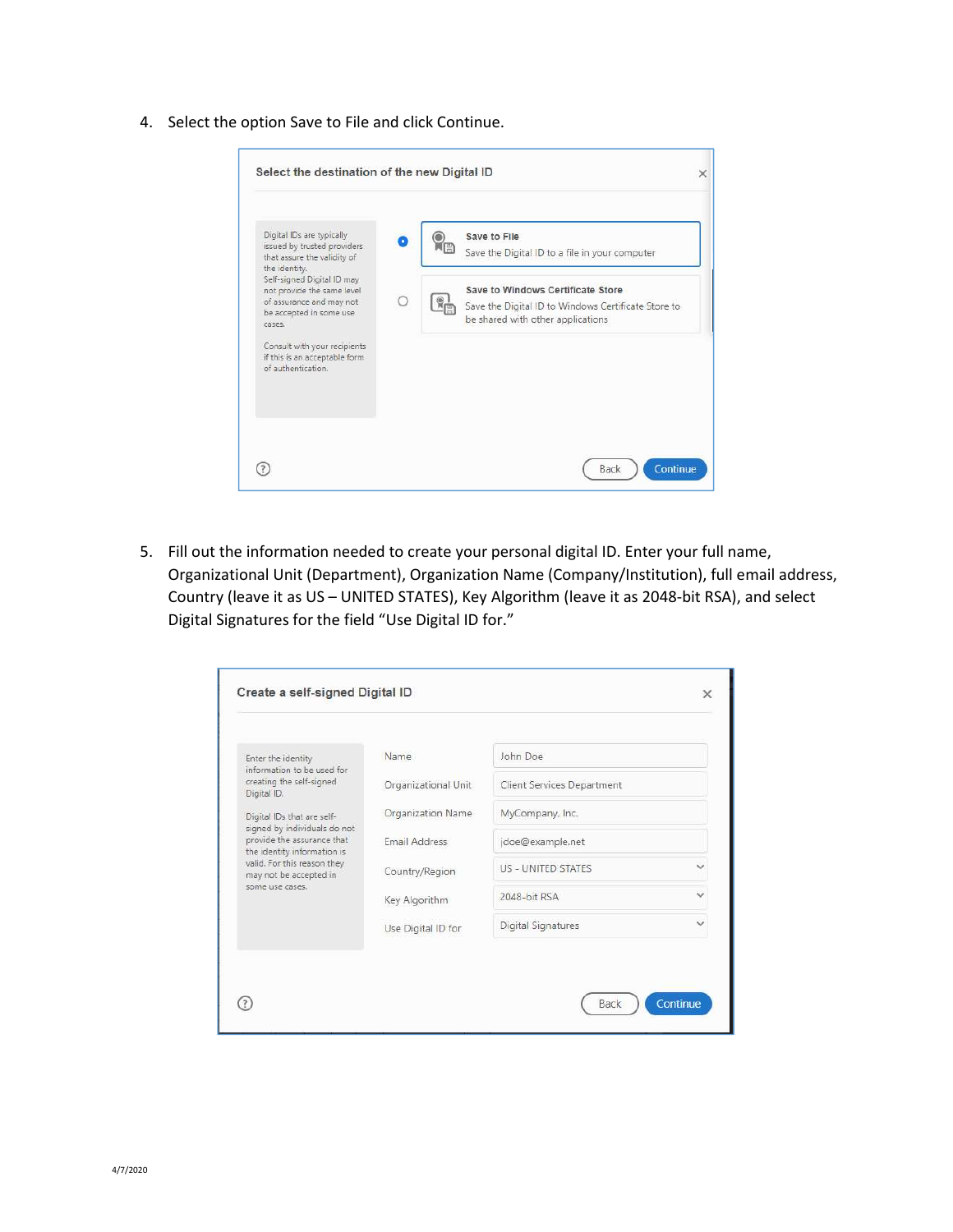6. Next, add a password for your Digital ID. You will need this password each time you sign a document. Do not share with others.

| Add a password to protect                                                                                        | Your Digital ID will be saved at the following location:               |  |
|------------------------------------------------------------------------------------------------------------------|------------------------------------------------------------------------|--|
| the private key of the<br>Digital ID. You will need this<br>password again to use the                            | C:\Users\ <b>\\\\\\\\\\</b> \AppData\Roaming\Adobe\Acrobat\[<br>Browse |  |
| Digital ID for signing.<br>Save the Digital ID file in a<br>known location so that you<br>can copy or backup it. | Apply a password to protect the Digital ID:                            |  |
|                                                                                                                  | -------------                                                          |  |
|                                                                                                                  | Confirm the password:                                                  |  |
|                                                                                                                  | *************                                                          |  |
|                                                                                                                  |                                                                        |  |

7. Select the ID you just created in order to apply the signature to the form and click Continue.

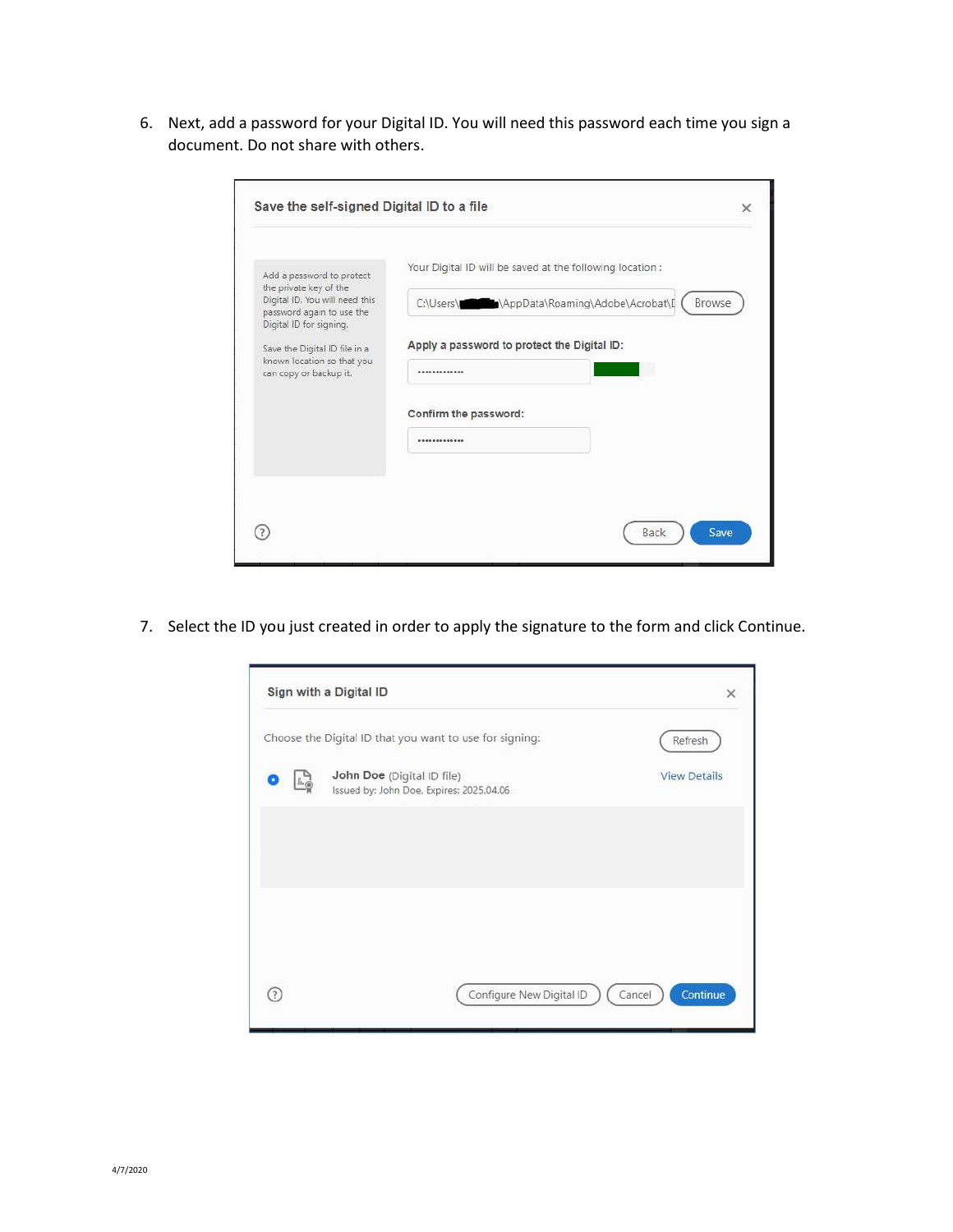8. To sign the form, enter the password you created for this ID and click Sign. Depending on the form, and which part of the form you add your signature, this locks fields from editing. Be sure to fill out all fields required of you, even if the field appears after your signature line, prior to placing your signature.

| Sign as "John Doe"                                               |              | $\times$                                                                |
|------------------------------------------------------------------|--------------|-------------------------------------------------------------------------|
| Appearance<br>Standard Text                                      | $\checkmark$ | Create                                                                  |
| John<br>Doe                                                      |              | Digitally signed<br>by John Doe<br>Date: 2020.04.06<br>09:04:28 -04'00' |
| Review document content that may affect signing<br>************* |              | <b>View Certificate Details</b><br>Review<br>Back<br>Sign               |

- 9. You will be asked to re-save the file with your signature. Check the file location and make sure the file name is correct.
- 10. After saving the form, a message about the form being in a data collection workflow will appear. Check the box "Do not show this message again" and click OK.



11. Your signature will appear on the line you selected to enter your signature.

| Date:        |                       |
|--------------|-----------------------|
| Prepared By: |                       |
|              | Approved By: John Doe |
| Document#:   |                       |
| Entered by:  |                       |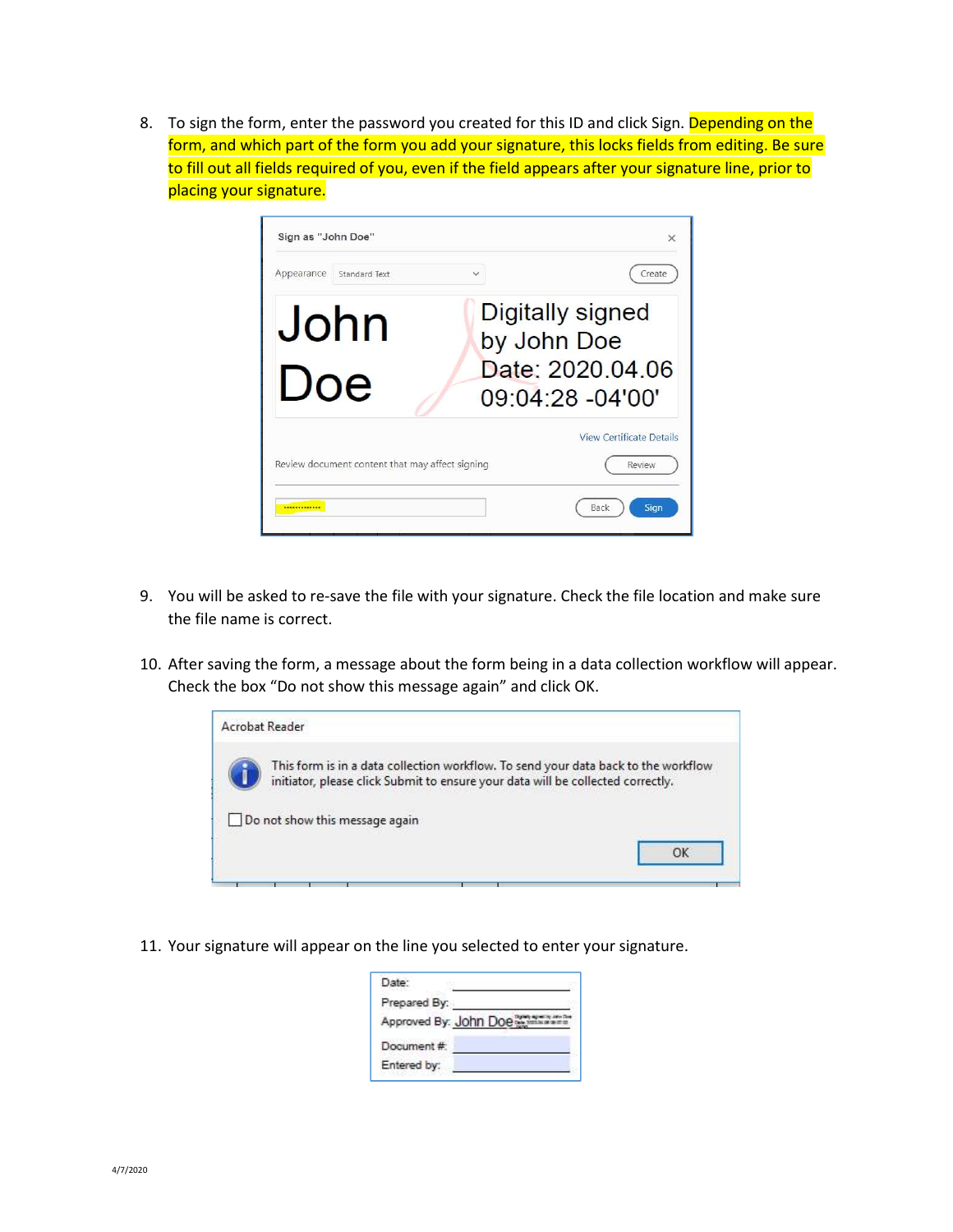12. To remove your signature, right click on your digital ID and say "Clear signature"

| Date:<br>Prepared By:<br>Approved By: John Doe<br>Document#<br>Entered by: |       |   | Inter-Fund - hebreen o<br><b>Clear Signature</b> |
|----------------------------------------------------------------------------|-------|---|--------------------------------------------------|
| <b>Rule Code</b>                                                           | Chart | F | Validate Signature                               |
|                                                                            |       |   | View Signed Version                              |
|                                                                            |       |   | Show Signature Properties                        |

13. If your form has a "Submit Form" button at the top, please IGNORE and DO NOT press "Submit Form."

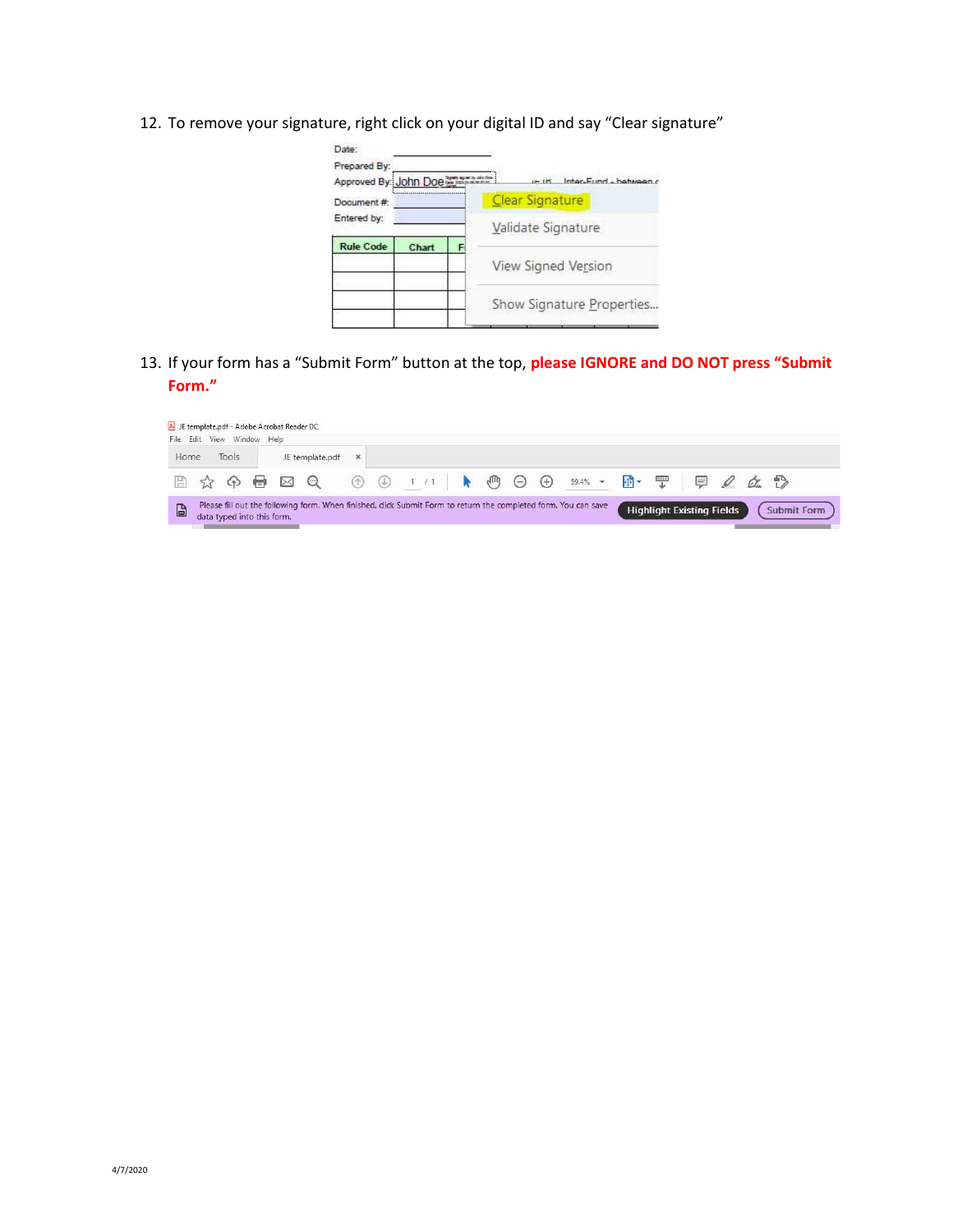## Using Adobe Acrobat Pro:

This process is suitable for a PDF form already containing a signature field i.e. JE Template or Accounts Payable Voucher Form. Example:



The red line on the top left corner of the field indicates the field is a signature field.

- 1. Click the Signature field requiring your signature.
- 2. Two scenarios may occur depending on your system settings.
	- a. You may first be directed to a window titled "Sign Document" (if not, skip to step 2b). From the "Sign As" tab, click the drop down menu and Select "New ID...". This will then take you to the window in step 2b.
	- b. When directed to a window titled "Add Digital ID," Select "A new digital ID I want to create now" then click Next.

| I want to sign this document using:        |        |      |
|--------------------------------------------|--------|------|
| ◯ My existing digital ID from:             |        |      |
| A file                                     |        |      |
| A roaming digital ID accessed via a server |        |      |
| A device connected to this computer        |        |      |
|                                            |        |      |
| Anew digital ID I want to create now       |        |      |
|                                            |        |      |
|                                            |        |      |
|                                            |        |      |
|                                            |        |      |
|                                            |        |      |
| Cancel                                     | < Back | Next |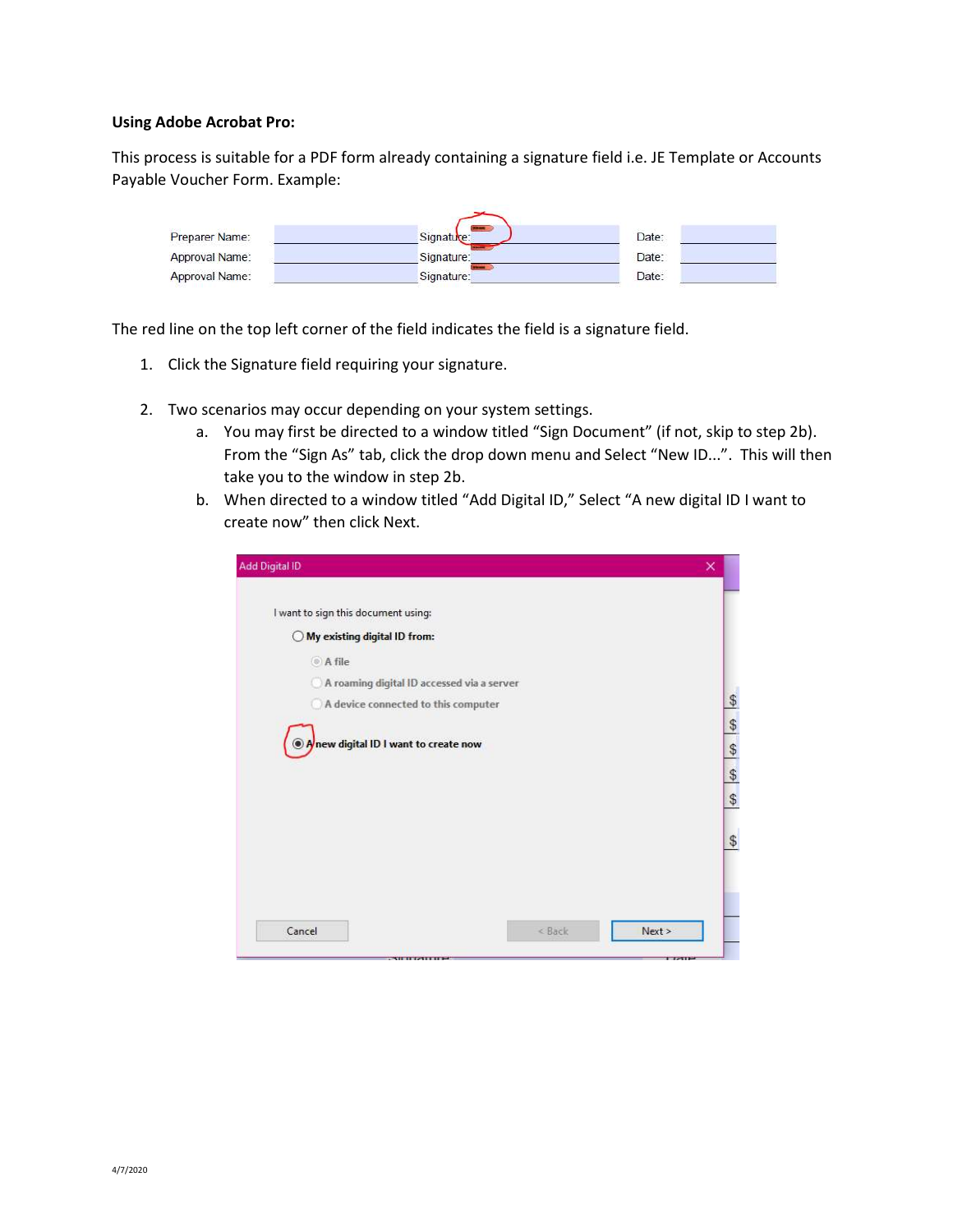3. Select "New PKCS#12 digital ID file" then click Next.



4. Fill out the information needed to create your personal digital ID. Enter your full name, Organizational Unit (Department), Organization Name (Company/Institution), full email address, Country (leave it as US – UNITED STATES), Key Algorithm (leave it as 2048-bit RSA), and select Digital Signatures & Data Encryption for the field "Use Digital ID for."

| Name (e.g. John Smith):       | John Doe                               |  |
|-------------------------------|----------------------------------------|--|
| <b>Organizational Unit:</b>   | My Department                          |  |
| Organization Name:            | MyCompany, Inc.                        |  |
| <b>Email Address:</b>         | jdoe@example.net                       |  |
| Country/Region:               | <b>US - UNITED STATES</b>              |  |
| <b>Enable Unicode Support</b> |                                        |  |
| Key Algorithm:                | 2048-bit RSA                           |  |
| Use digital ID for:           | Digital Signatures and Data Encryption |  |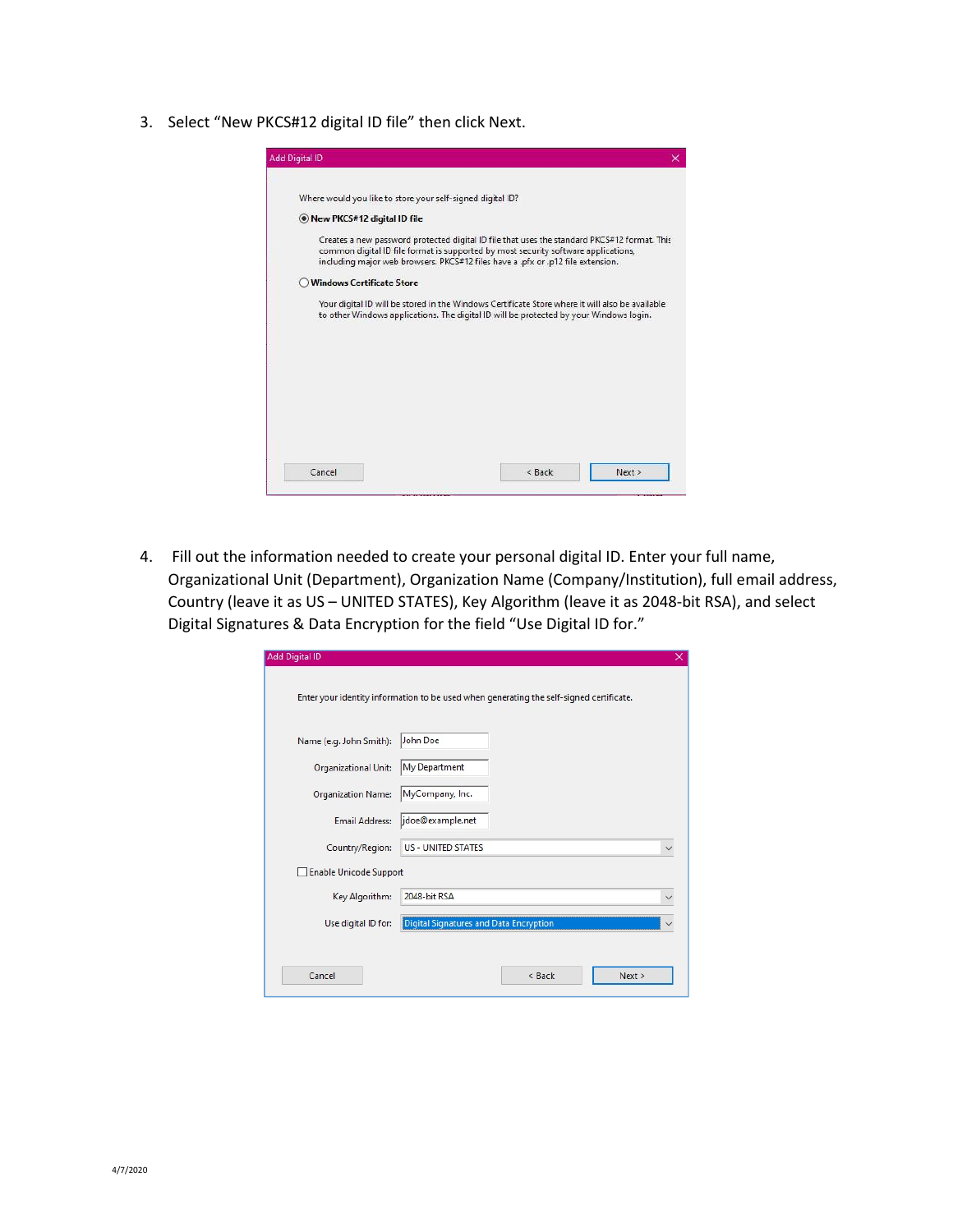5. You may receive a compatibility warning. Click Yes. If not, go to step 7.



- 6. Copy what is in the Unicode column and paste into the ASCII. Any characters that are symbols, such as an amperstand sign, should be removed under the ASCII column.
- 7. Enter a password for your digital ID. You will need this password each time you sign a document. Do not share with others.

| file using the Security Settings dialog. | Enter a file location and password for your new digital ID file. You will need the password when<br>you use the digital ID to sign or decrypt documents. You should make a note of the file location<br>so that you can copy this file for backup or other purposes. You can later change options for this |        |
|------------------------------------------|------------------------------------------------------------------------------------------------------------------------------------------------------------------------------------------------------------------------------------------------------------------------------------------------------------|--------|
| <b>File Name:</b>                        |                                                                                                                                                                                                                                                                                                            |        |
|                                          | \AppData\Roaming\Adobe\Acrobat\10.0\Security\JohnDoe.pfx                                                                                                                                                                                                                                                   | Browse |
| Password:<br>*************               | <b>Strong</b>                                                                                                                                                                                                                                                                                              |        |
| Confirm Password:                        |                                                                                                                                                                                                                                                                                                            |        |

8. Click Finish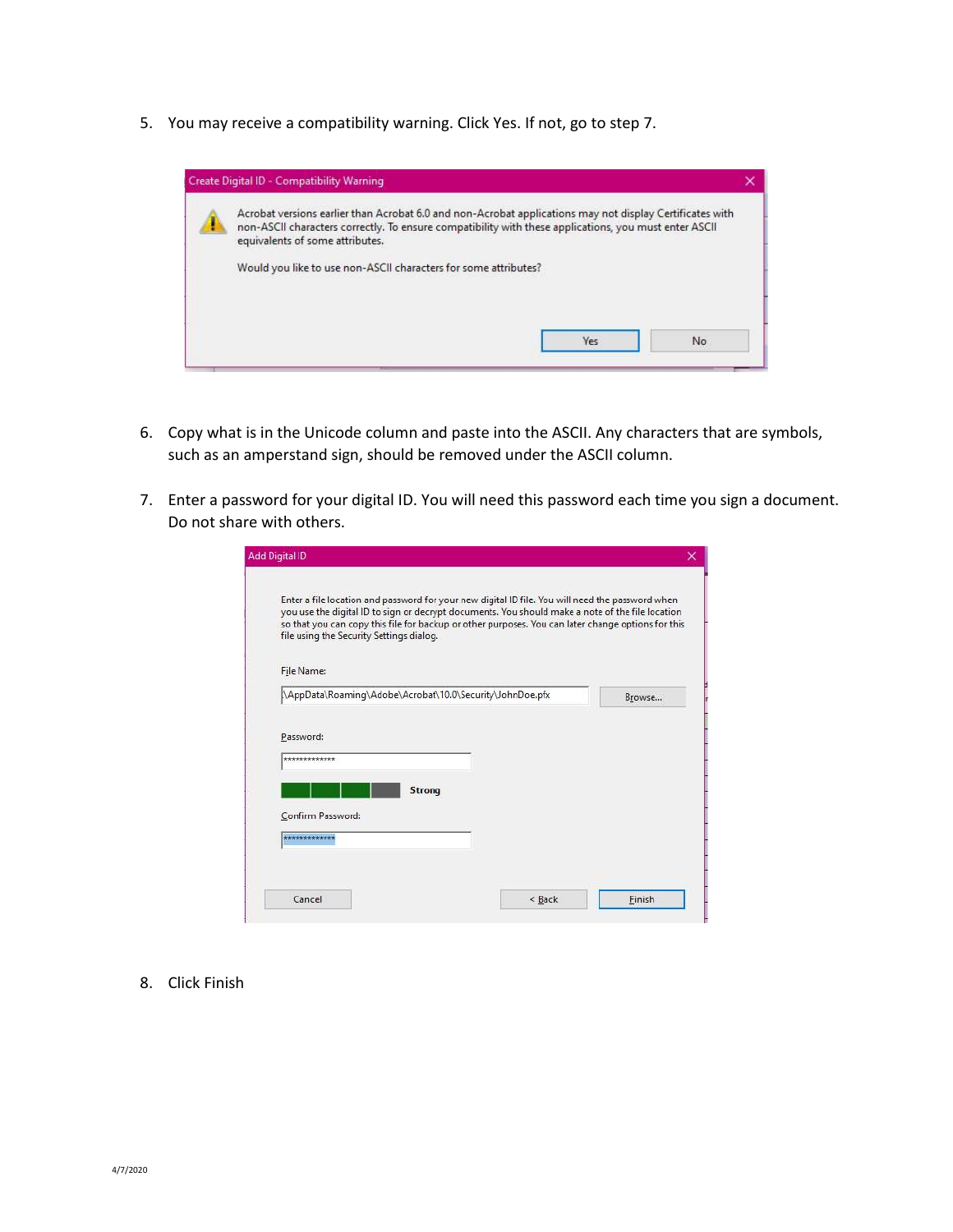9. You will now be asked to sign the document. Enter your password and click Sign. Depending on the form, and which part of the form you add your signature, this locks prior fields for editing. Be sure to fill out all fields required of you, even if the field appears after your signature line, prior to placing your signature.

| Sign As:                                  | John Doe <jdoe@example.net></jdoe@example.net> |                                                                                                                                                               |  |
|-------------------------------------------|------------------------------------------------|---------------------------------------------------------------------------------------------------------------------------------------------------------------|--|
| Password:<br>Certificate Issuer: John Doe |                                                | Info                                                                                                                                                          |  |
|                                           | Appearance:                                    | <b>Standard Text</b>                                                                                                                                          |  |
| John<br>Doe                               |                                                | Digitally signed by John Doe<br>DN: cn=John Doe, o=MyCompany,<br>Inc., ou=My Department,<br>email=jdoe@example.net, c=US<br>Date: 2020 04 06 09:21:33 -04'00" |  |
|                                           | Sign                                           | Cancel                                                                                                                                                        |  |

10. Save the file. Go to the location in which you would like to save this file. Change the name of the file if necessary. Then click save.

| <b>國</b> Save As                                |                                                                  |                                     |                                                                                                      |                                                                 | × |
|-------------------------------------------------|------------------------------------------------------------------|-------------------------------------|------------------------------------------------------------------------------------------------------|-----------------------------------------------------------------|---|
| Save in:                                        | 譱<br>Documents                                                   |                                     | G D D H<br>$\checkmark$                                                                              |                                                                 |   |
| Quick access<br>Desktop<br>Libraries<br>This PC | Name<br>My Data Sources<br>My Shapes<br><b>OneNote Notebooks</b> | л<br><b>Custom Office Templates</b> | Date modified<br>9/4/2019 11:42 AM<br>12/17/2019 3:23 PM<br>10/21/2019 4:02 PM<br>10/11/2019 9:54 AM | Type<br>File fold<br>File fold<br>File folc<br><b>File fold</b> |   |
| Network                                         | $\overline{\phantom{a}}$                                         |                                     |                                                                                                      | ×                                                               |   |
|                                                 | File name:                                                       | <b>SignedDocument</b>               | v                                                                                                    | Save                                                            |   |
|                                                 | Save as type:                                                    | Adobe PDF Files (".pdf)             | $\checkmark$                                                                                         | Cancel                                                          |   |